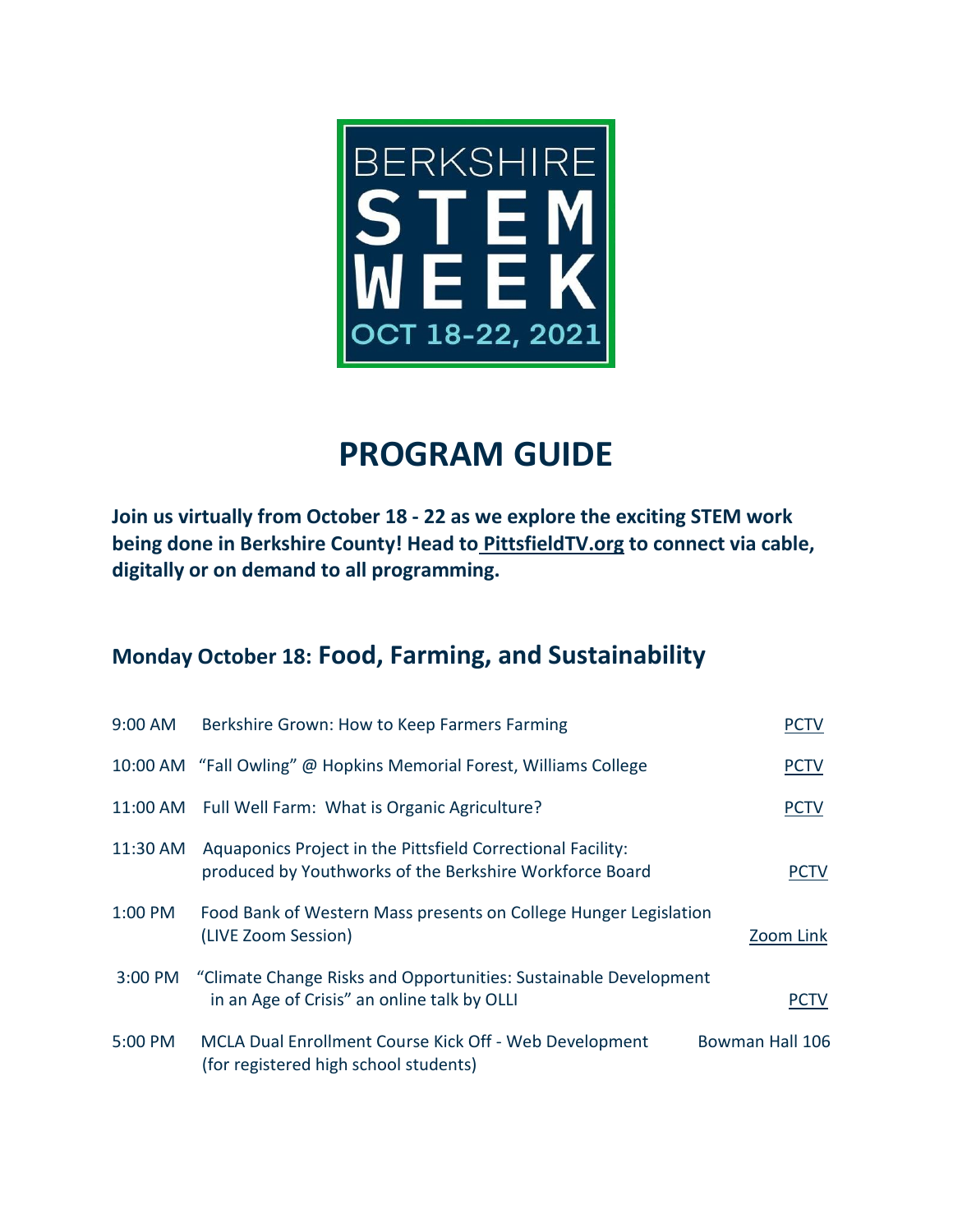### **Tuesday October 19: Careers in STEM**

|          | 10:00 AM Harvard Medical School "MEDscience"                                                                       |              |
|----------|--------------------------------------------------------------------------------------------------------------------|--------------|
|          | Join For a Virtual Medical Simulation Class                                                                        | Sign up here |
| 12:00 PM | Instruction Design Technology: Learn About the Field with<br><b>Tattiya Maruco of Berkshire Community College</b>  | <b>PCTV</b>  |
| 1:00 PM  | A Day in the Life: Licensed Mental Health Counselor and<br>Psychotherapist, Jennifer Bernard                       | <u>PCTV</u>  |
| 2:00 PM  | Pediatric Nurse: A Quick Chat                                                                                      | <b>PCTV</b>  |
| 2:30 PM  | <b>Building Trade Professionals: A Career Discussion</b>                                                           | <b>PCTV</b>  |
| 3:00 PM  | "Understanding the College Admission Process":<br>Workshop to Help Students/Families Learn about College Admission | <b>PCTV</b>  |
| 5:00 PM  | General Dynamics: Internship and Job Information Session<br>For MCLA and BCC Students, Faculty and Alumni          | Zoom link    |

#### **Wednesday October 20: STEM in Business**

|            | 10:00 AM Virtual Tour of The Berkshire Innovation Center (BIC)                             | PCIV        |
|------------|--------------------------------------------------------------------------------------------|-------------|
| $10:15$ AM | Wee Muse STEM: Berkshire Museum Early Learners Family Program                              | In Person   |
|            | 11:00 AM To Be an Environmental Consultant?<br>Chat with Miranda Bona, A Project Geologist | <b>PCTV</b> |
| 1:00 PM    | Electro-Magnetic Applications, Inc. (EMA): Meet the Principal Scientist                    | <b>PCTV</b> |
| 1:30 PM    | LENCO: Armored Vehicles at the Berkshire Innovation Center (BIC)                           | PCTV        |

**CAMP GD:** General Dynamics Mission Systems employees and interns have come together and created Camp GD. This is a virtual lab packed with fun science experiments suitable for all ages. Visit [CAMP GD](https://vimeo.com/showcase/campgd) to explore!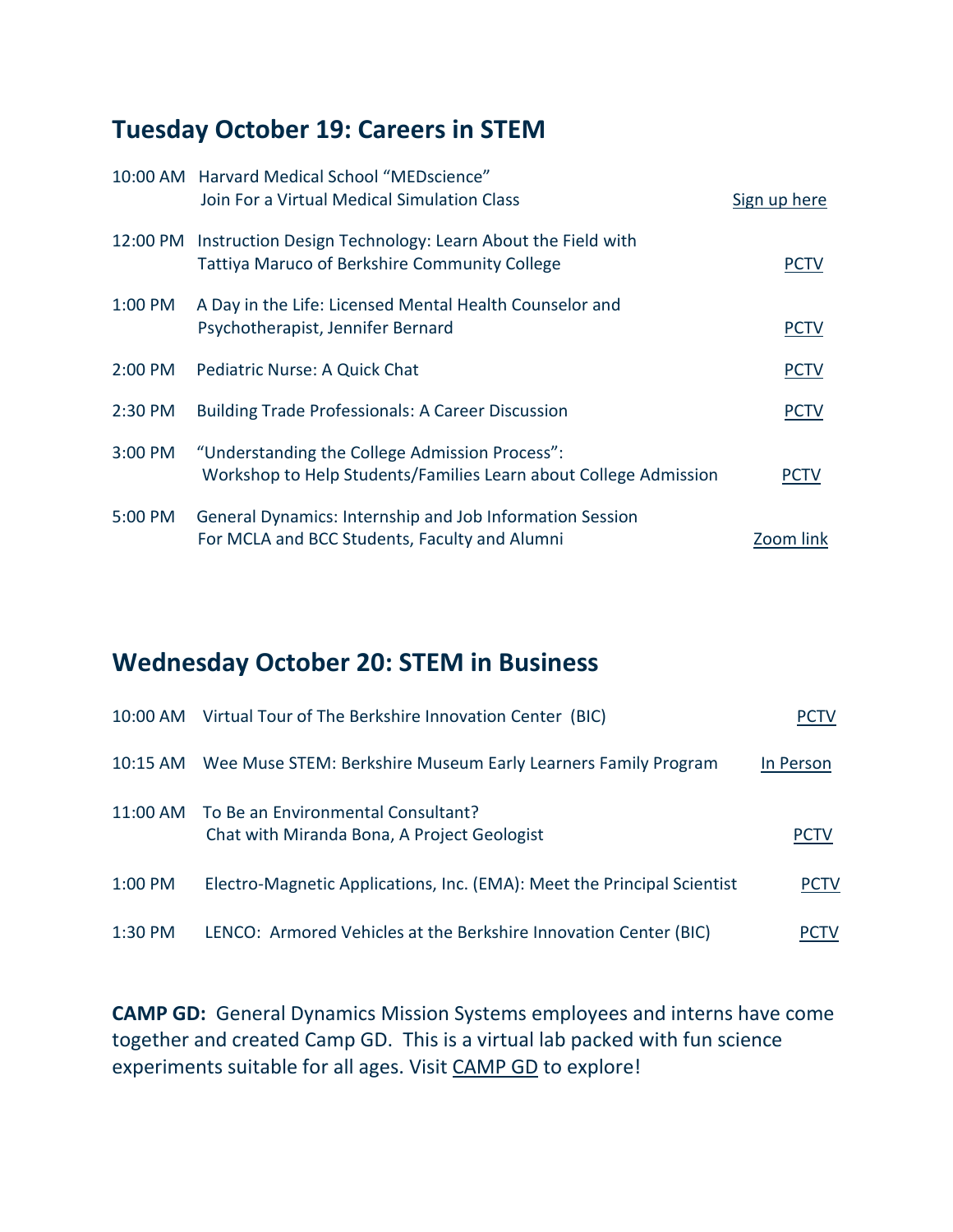# **Thursday October 21: STEM Education**

| 9:00 AM                | Flying Cloud Institute: Learn about Capillary Action and<br>DIY Disinfectant Wipes, and other cool activities                                                                        | Videos & Activities      |
|------------------------|--------------------------------------------------------------------------------------------------------------------------------------------------------------------------------------|--------------------------|
| 10:00 AM               | STEM Career Fair (zoom), Sponsored by MassHire Berkshire<br><b>Career Center</b>                                                                                                     |                          |
| 10:00 AM<br>$-1:00$ PM | Open to All Looking for a Job in the Berkshire STEM Industry                                                                                                                         | <b>Registration Link</b> |
| 10:00 AM               | "Intro to StarLab, an Inflatable Planetarium Experience"<br>By Jane Tekin, STEM Manager and Professor Nick Stroud.<br>In-Person Event for MCLA Students, Science Center Atrium       | In-Person                |
| 11:00 AM               | "Be A Chemist!" Virtual Activity with the Berkshire Museum<br>See supply list, If You Would Like to Follow Along                                                                     | <b>PCTV</b>              |
| 11:30 AM               | STEM Cafe: BCC Students, Faculty and Staff are invited to join<br>the STEM Starter Academy to learn more about STEM opportunities<br>on campus. Food, Fun & Prizes.<br>The Connector | In Person                |
| 1:00 PM                | Berkshire Community College (BCC): Explore the Science Labs<br>and Facilities, Virtual Tour                                                                                          | <b>PCTV</b>              |
| 1:30 PM                | What is the STEM Starter Academy at BCC?                                                                                                                                             | <b>PCTV</b>              |
| 2:30 PM                | "Spring Herping" @ Hopkins Memorial Forest, Williams College                                                                                                                         | <b>PCTV</b>              |
| 3:00 PM                | College Students in STEM: A Panel Discussion With STEM Majors<br>From BCC, MCLA and Williams (prerecorded)                                                                           | <b>PCTV</b>              |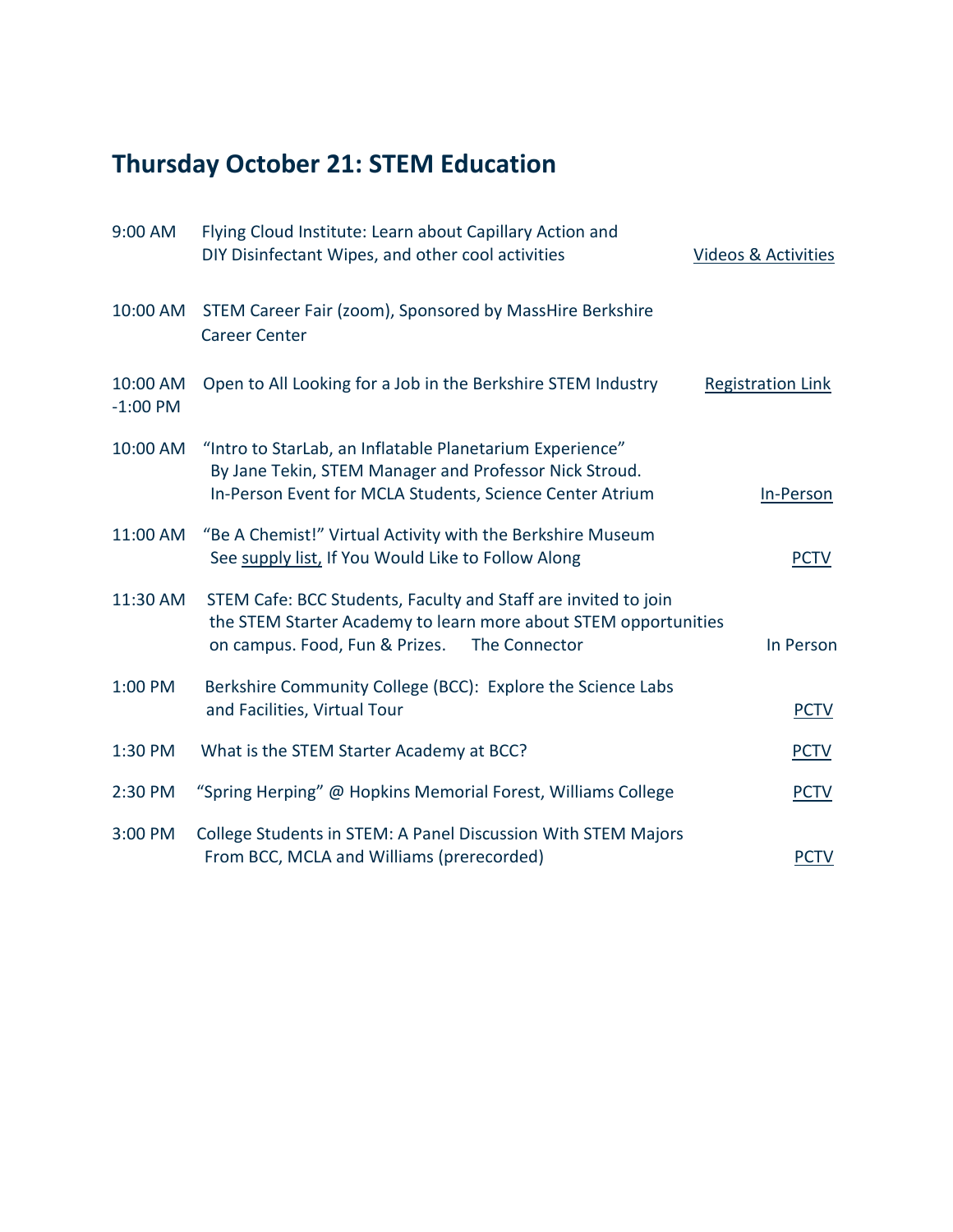

#### **[Virtual Job Fair](https://www.masshireberkshirecc.com/virtual-fairs-recruitments/)**

#### **Thursday, October 21 10:00 AM -1:00 PM**

EMPLOYMENT OPPORTUNITIES

- STEM Careers (for ALL STEM related jobs)
- Manufacturing Careers (For ALL manufacturing jobs)
- Youth Employment Opportunities (for entry level jobs and/or internship opportunity)

#### STEM EDUCATION RESOURCES

(Agencies that offer education programs in STEM & Manufacturing)

#### **Friday October 22: STEM in the World**

| 9:00 AM  | "Predictive Motion Workshop" with MCLA Physics Prof. Paul Allen                                                                                                                                   | PCIV                     |
|----------|---------------------------------------------------------------------------------------------------------------------------------------------------------------------------------------------------|--------------------------|
| 10:00 AM | "Project Frontline" by Boyd Studios (Boyd Technologies)<br>is a documentary series that tracks the evolving coronavirus pandemic<br>in the Commonwealth of Massachusetts. Episodes 1-3            | <b>PCTV</b>              |
| 12:00 PM | "A Tour of the Night Sky": A Guided Virtual Tour of the Night Sky<br>Host, Peter Knowlton of Williams College                                                                                     | <b>PCTV</b>              |
| 1:00 PM  | STEM Education Panel: Teaching & Learning in the Field<br>A Panel Discussion with Education Professors, Students<br>and Professionals Regarding Teaching and Learning STEM<br>(Live Zoom Session) | <b>Registration Link</b> |

#### **Saturday October 23: STEM @ The Museum**

| $10:00$ AM | Pop-Up Play Day: Children Explore, Play, Collaborate and<br>Build With The Big Blue Blocks of The Imagination | In Person |
|------------|---------------------------------------------------------------------------------------------------------------|-----------|
| 12:30 PM   | Chow Time: Prepare Enticing Feasts For the Creatures in<br>the Aquarium                                       | In Person |